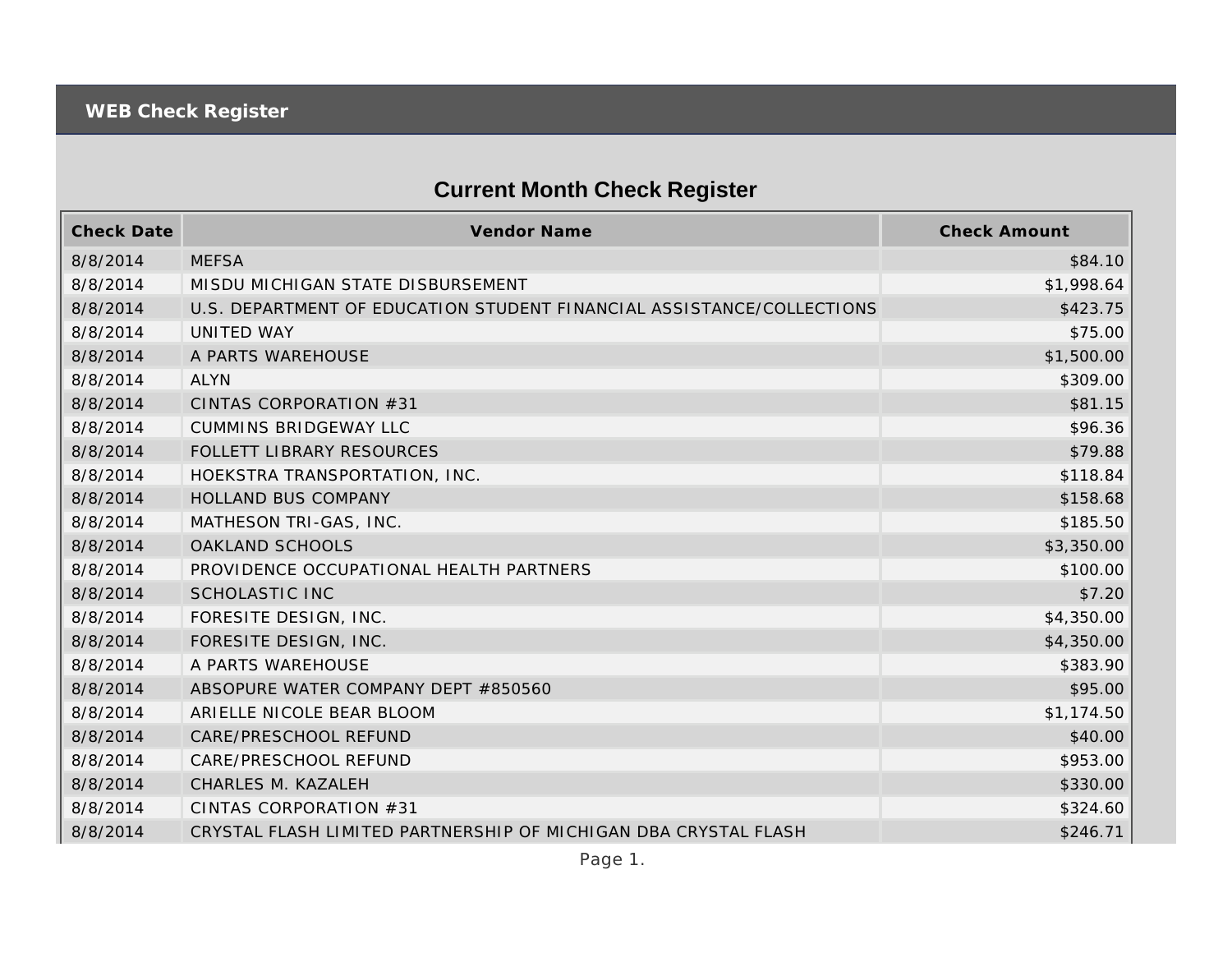| <b>Check Date</b> | Vendor Name                                                | <b>Check Amount</b> |
|-------------------|------------------------------------------------------------|---------------------|
| 8/8/2014          | <b>CUMMINS BRIDGEWAY LLC</b>                               | \$298.20            |
| 8/8/2014          | <b>CYNTHIA RUSSETTE</b>                                    | \$675.00            |
| 8/8/2014          | DETROIT SCIENCE FOR KIDS, INC. DBA/ MAD SCIENCE OF DETROIT | \$1,480.00          |
| 8/8/2014          | DONALD J. MASON                                            | \$720.00            |
| 8/8/2014          | DTE ENERGY                                                 | \$12,154.65         |
| 8/8/2014          | DTE ENERGY                                                 | \$164.58            |
| 8/8/2014          | ENVIRO-CLEAN SERVICES, INC.                                | \$122,702.74        |
| 8/8/2014          | <b>GIRLS EMPOWERED</b>                                     | \$2,775.00          |
| 8/8/2014          | JACKSON TRUCK SERVICE INC.                                 | \$44.00             |
| 8/8/2014          | LAWSON PRODUCTS INC.                                       | \$68.48             |
| 8/8/2014          | LINDA MCEACHIN                                             | \$70.00             |
| 8/8/2014          | LIVE SAFE ACADEMY                                          | \$720.00            |
| 8/8/2014          | <b>MARIE KENNEDY</b>                                       | \$616.20            |
| 8/8/2014          | <b>MATTHEW NOWICKI</b>                                     | \$122.08            |
| 8/8/2014          | MICHAEL ROSKAMP ARTISTIC ATTITUDES                         | \$1,190.00          |
| 8/8/2014          | MICHIGAN NEGOTIATORS ASSOC.                                | \$200.00            |
| 8/8/2014          | NXKEM PRODUCTS, LLC NXKEM PRODUCTS                         | \$166.21            |
| 8/8/2014          | NXTEC SALES GROUP INC. NXTEC PRODUCTS                      | \$266.82            |
| 8/8/2014          | PRINTNOLOGY, INC.                                          | \$75.00             |
| 8/8/2014          | PROVIDENCE OCCUPATIONAL HEALTH PARTNERS                    | \$50.00             |
| 8/8/2014          | RENAISSANCE LEARNING, INC.                                 | \$29,798.64         |
| 8/8/2014          | SAFEWAY SHREDDING LLC                                      | \$60.00             |
| 8/8/2014          | STATE WIRE AND TERMINAL, INC                               | \$379.73            |
| 8/8/2014          | UNITY SCHOOL BUS PARTS                                     | \$907.64            |
| 8/8/2014          | <b>VICTORY PACKAGING</b>                                   | \$291.84            |
| 8/8/2014          | WAGEWORKS, INC                                             | \$795.16            |
| 8/13/2014         | DISTRICT REIMBURSEMENTS/REFUNDS                            | \$149.95            |
| 8/13/2014         | DISTRICT REIMBURSEMENTS/REFUNDS                            | \$52.15             |
| 8/14/2014         | DIRECT ENERGY BUSINESS, INC.                               | \$9,808.81          |
| 8/14/2014         | HOLLAND BUS COMPANY                                        | \$270,741.00        |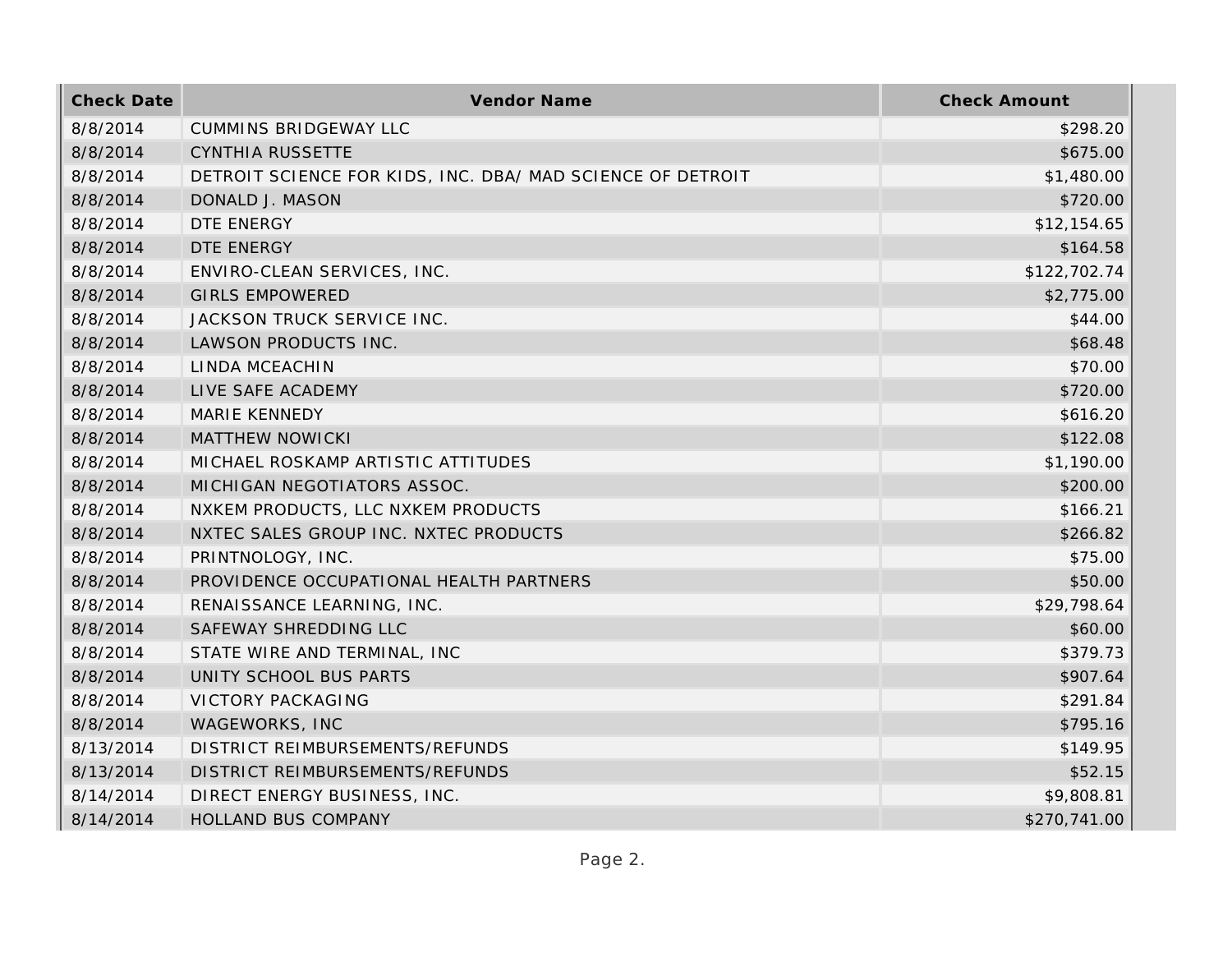| <b>Check Date</b> | <b>Vendor Name</b>                          | <b>Check Amount</b> |
|-------------------|---------------------------------------------|---------------------|
| 8/14/2014         | SPECTRUM INDUSTRIES INC.                    | \$17,543.25         |
| 8/14/2014         | DONYA PIZZA NOVI LLC, DBA COTTAGE INN PIZZA | \$294.00            |
| 8/14/2014         | EVER KOLD REFRIGERATION                     | \$631.00            |
| 8/14/2014         | ALLEGRA PLYMOUTH                            | \$302.52            |
| 8/14/2014         | ANN ARBOR HURON HIGH SCHOOL                 | \$75.00             |
| 8/28/2014         | ANN ARBOR HURON HIGH SCHOOL                 | (\$75.00)           |
| 8/14/2014         | ANNETTE MARIE VANDERMEY                     | \$192.78            |
| 8/14/2014         | ARIELLE NICOLE BEAR BLOOM                   | \$1,300.94          |
| 8/14/2014         | <b>ASHLEY KARINEN</b>                       | \$133.64            |
| 8/14/2014         | AT&T                                        | \$1,741.20          |
| 8/14/2014         | AT&T                                        | \$62.74             |
| 8/14/2014         | <b>AT&amp;T LONG DISTANCE</b>               | \$149.44            |
| 8/14/2014         | ATHLETIC REIMBURSEMENTS/REFUNDS             | \$110.00            |
| 8/14/2014         | ATHLETIC REIMBURSEMENTS/REFUNDS             | \$110.00            |
| 8/14/2014         | BATTLE CREEK AREA MATH & SCIENCE CENTER     | \$2,993.54          |
| 8/14/2014         | <b>BETH HENDERSON</b>                       | \$57.96             |
| 8/14/2014         | CHRISTINE M. DIATIKAR                       | \$51.51             |
| 8/14/2014         | CITY OF NOVI WATER & SEWER DEPARTMENT       | \$0.00              |
| 8/14/2014         | CITY OF NOVI WATER & SEWER DEPARTMENT       | \$7,287.52          |
| 8/14/2014         | COMMUNITY EDUCATION REFUND                  | \$245.00            |
| 8/14/2014         | COMMUNITY EDUCATION REFUND                  | \$55.00             |
| 8/14/2014         | COMMUNITY EDUCATION REFUND                  | \$72.00             |
| 8/14/2014         | COMMUNITY EDUCATION REFUND                  | \$94.00             |
| 8/14/2014         | CORDES TECH, LLC FOXBRIGHT                  | \$8,150.00          |
| 8/14/2014         | <b>DEBRA FATT</b>                           | \$27.66             |
| 8/14/2014         | DIRECT ENERGY BUSINESS, INC.                | \$0.00              |
| 8/14/2014         | DIRECT ENERGY BUSINESS, INC.                | \$44,683.47         |
| 8/14/2014         | EZSTREAM.COM SCHOLASTIC TOOLS LLC           | \$50.00             |
| 8/14/2014         | <b>FLASH GLASS</b>                          | \$553.55            |
| 8/14/2014         | FLEETPRIDE, INC.                            | \$1,280.52          |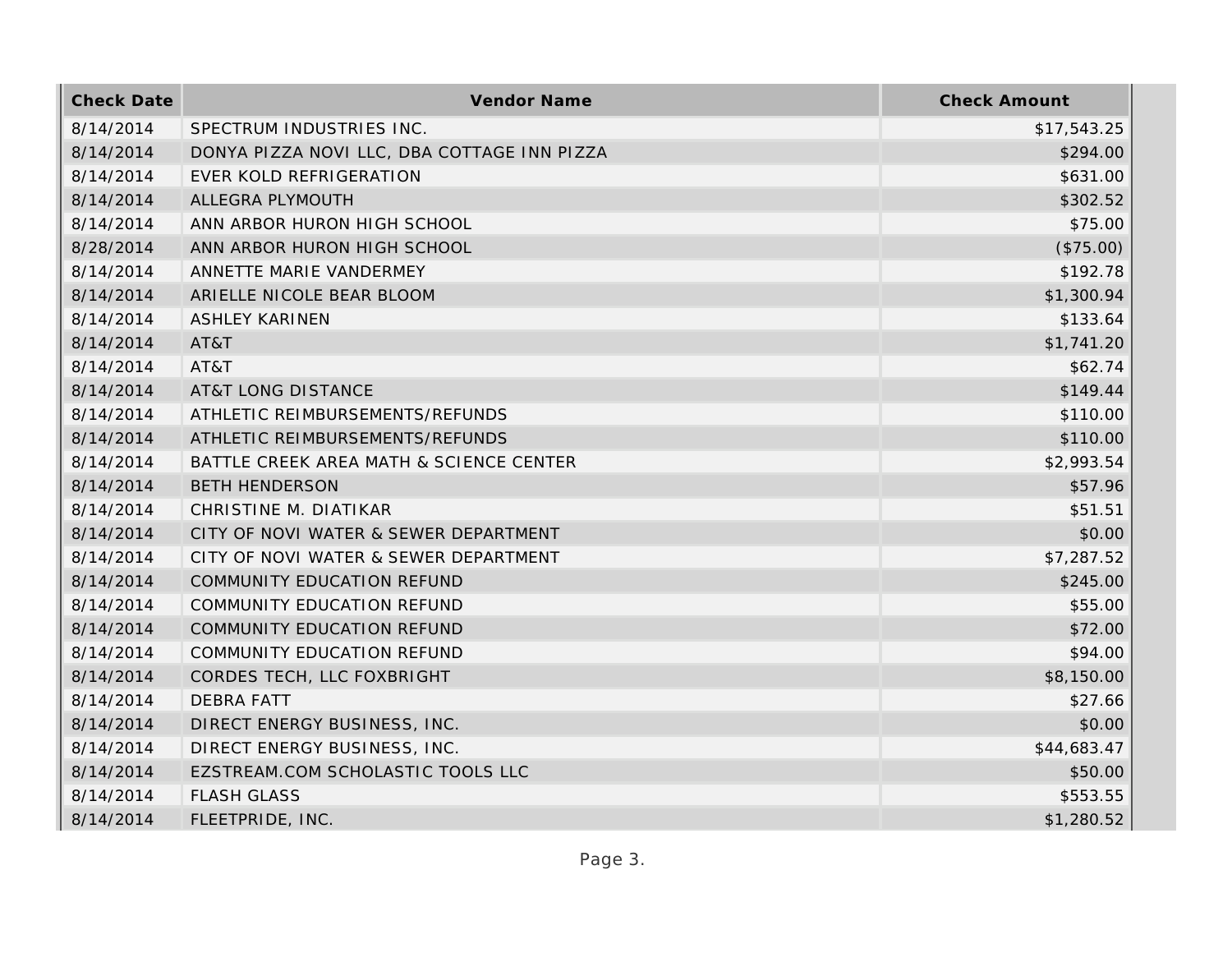| <b>Check Date</b> | Vendor Name                                        | <b>Check Amount</b> |
|-------------------|----------------------------------------------------|---------------------|
| 8/14/2014         | FOX HILLS GOLF COURSE & BANQUET CENTER             | \$125.00            |
| 8/14/2014         | FRANKLIN COVEY CLIENT SALES, INC.                  | \$1,500.00          |
| 8/14/2014         | FRONTLINE TECHNOLOGIES, INC.                       | \$4,542.00          |
| 8/14/2014         | <b>HASTY AWARDS</b>                                | \$733.54            |
| 8/14/2014         | HOLLAND BUS COMPANY                                | \$0.00              |
| 8/14/2014         | HOLLAND BUS COMPANY                                | \$922.54            |
| 8/14/2014         | J & K DIESEL SUPPLY, INC.                          | \$709.90            |
| 8/14/2014         | <b>JEFF BURNSIDE</b>                               | \$129.37            |
| 8/14/2014         | <b>JESSICA PAIGE STCHUR</b>                        | \$720.00            |
| 8/14/2014         | JOHN MCCRACKEN PIANO SERVICE                       | \$125.00            |
| 8/14/2014         | JOHN T. HERRON                                     | \$250.00            |
| 8/14/2014         | <b>KEVIN JEFF</b>                                  | \$336.00            |
| 8/14/2014         | LIGHTMASTERS AND ELECTRICAL SERVICES, LLC          | \$1,854.00          |
| 8/14/2014         | MARSHALL MUSIC                                     | \$106.00            |
| 8/14/2014         | MATHESON TRI-GAS, INC.                             | \$492.29            |
| 8/14/2014         | MEGAN CHAPIN-DUBE                                  | \$229.32            |
| 8/14/2014         | MICHIGAN INTERSCHOLASTIC GOLF COACHES ASSOC. MIGCA | \$80.00             |
| 8/14/2014         | MILFORD HIGH SCHOOL                                | \$185.00            |
| 8/14/2014         | NETECH CORP.                                       | \$43,890.70         |
| 8/14/2014         | PARTNERS BOOK DISTRIBUTING INC                     | \$427.59            |
| 8/14/2014         | PETTY CASH-EVOL GAZZARATO OR KAREN DIXON FS        | \$500.00            |
| 8/14/2014         | ROBERTA ANGELI                                     | \$600.00            |
| 8/14/2014         | ROSIE M. CHAPMAN                                   | \$480.00            |
| 8/14/2014         | SALEM HIGH SCHOOL ATHLETICS                        | \$110.00            |
| 8/14/2014         | SBSI SOFTWARE INC.                                 | \$470.40            |
| 8/14/2014         | SEAHOLM HIGH SCHOOL                                | \$185.00            |
| 8/14/2014         | SPEEDWAY SUPER AMERICA LLC                         | \$4,753.00          |
| 8/14/2014         | TALKING POINT SPEECH THERAPY, LLC                  | \$240.00            |
| 8/19/2014         | MEDCO SUPPLY INC.                                  | \$5,370.96          |
| 8/19/2014         | PLANTE & MORAN CRESA, LLC                          | \$16,726.10         |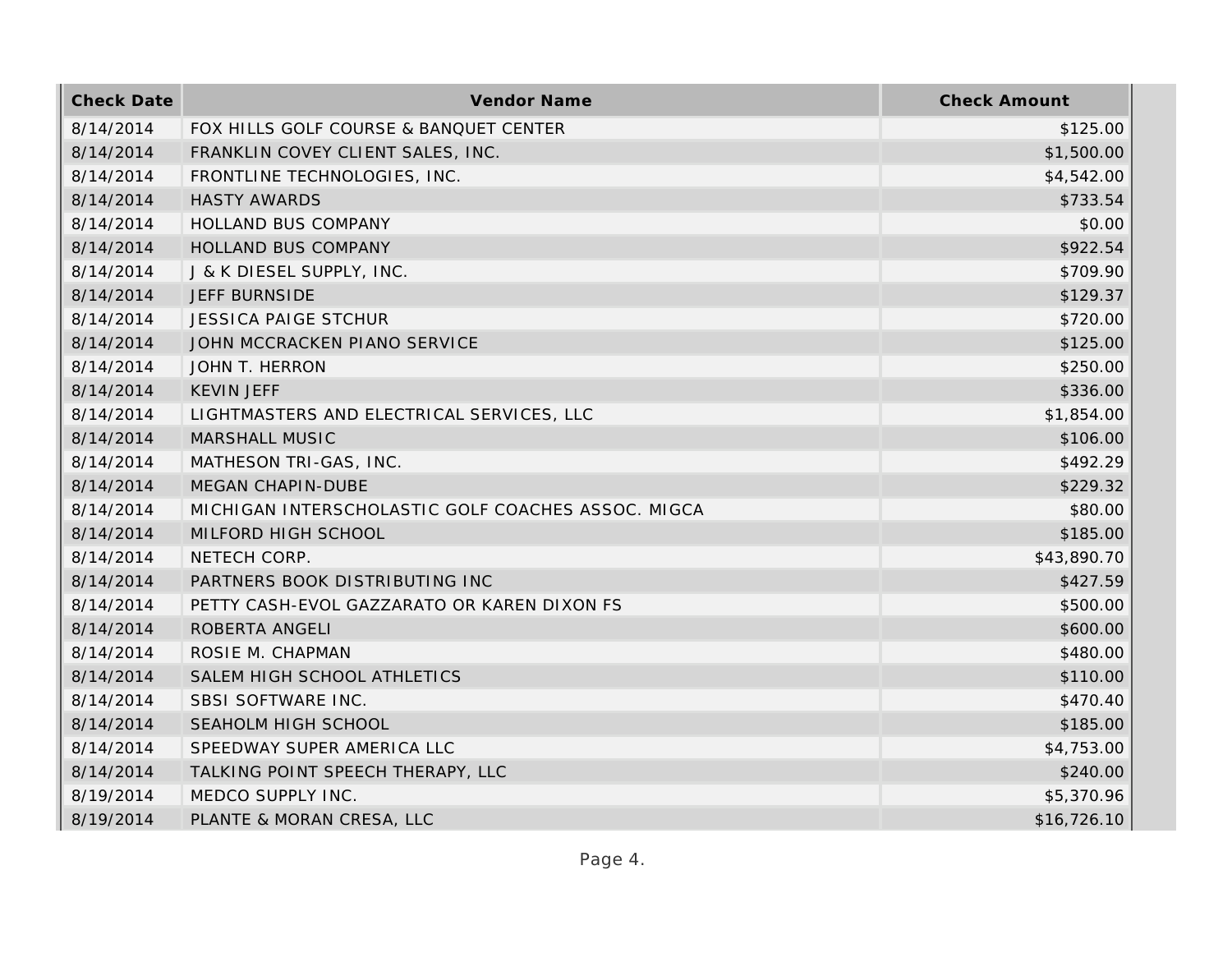| <b>Check Date</b> | Vendor Name                                           | <b>Check Amount</b> |
|-------------------|-------------------------------------------------------|---------------------|
| 8/21/2014         | LAKE ORION SCHOOLS                                    | \$1,117.72          |
| 8/21/2014         | A PARTS WAREHOUSE                                     | \$280.00            |
| 8/21/2014         | ADVANTAGE FIRST AID TRAINING AND SAFETY LLC           | \$319.00            |
| 8/21/2014         | AL'S ASPHALT PAVING COMPANY                           | \$4,650.00          |
| 8/21/2014         | ARIELLE NICOLE BEAR BLOOM                             | \$1,345.60          |
| 8/21/2014         | BELLE TIRE DISTRIBUTORS                               | \$939.80            |
| 8/21/2014         | CHARLES M. KAZALEH                                    | \$330.00            |
| 8/21/2014         | <b>CHRISTINE STRICKER</b>                             | \$62.23             |
| 8/21/2014         | CINTAS CORPORATION #31                                | \$162.30            |
| 8/21/2014         | <b>CYNTHIA RUSSETTE</b>                               | \$210.00            |
| 8/21/2014         | DEBORAH LIM-ARENA                                     | \$751.30            |
| 8/21/2014         | DONALD J. MASON                                       | \$965.00            |
| 8/21/2014         | FRANKLIN COVEY CLIENT SALES, INC.                     | \$1,500.00          |
| 8/21/2014         | FUNUTATION TEKADEMY LLC THEODORE P. JORDAN            | \$4,264.00          |
| 8/21/2014         | <b>GIRLS EMPOWERED</b>                                | \$2,160.00          |
| 8/21/2014         | GL GROUP, INC. BOOKSOURCE, INC.                       | \$493.36            |
| 8/21/2014         | JACKSON TRUCK SERVICE INC.                            | \$375.25            |
| 8/21/2014         | <b>JEANNE DIAL</b>                                    | \$299.00            |
| 8/21/2014         | <b>JENNIFER AMMAN</b>                                 | \$90.00             |
| 8/21/2014         | JENNIFER MANRIQUEZ THE BILINGUAL FUN CO. LLC          | \$262.50            |
| 8/21/2014         | <b>KEVINA KEATING</b>                                 | \$800.00            |
| 8/21/2014         | <b>LISA FENCHEL</b>                                   | \$43.00             |
| 8/21/2014         | MATHESON TRI-GAS, INC.                                | \$161.31            |
| 8/21/2014         | MATTHEW ADRMIRAAL                                     | \$560.00            |
| 8/21/2014         | MCGRAW-HILL COMPANIES (FORMERLY EVERYDAY MATHEMATICS) | \$16,304.22         |
| 8/21/2014         | MEADOWBROOK ART CENTER                                | \$191.79            |
| 8/21/2014         | MEDCO SUPPLY INC.                                     | \$75.46             |
| 8/21/2014         | MEGHAN ASHKANANI                                      | \$162.00            |
| 8/21/2014         | NEOLA, INC                                            | \$550.00            |
| 8/21/2014         | OAKLAND COUNTY SCHOOL BOARD ASSOC. (O.C.S.B.A.)       | \$30.00             |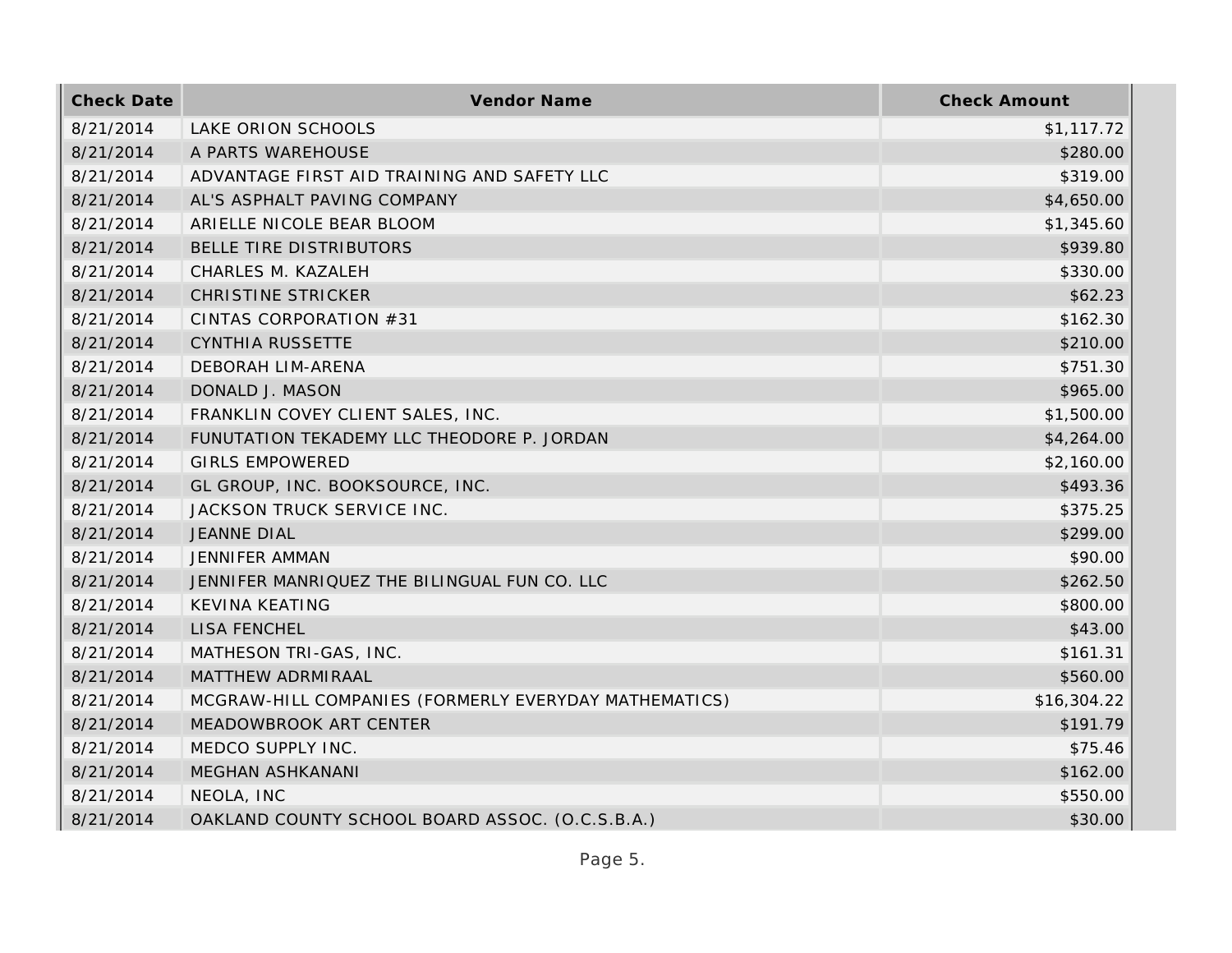| <b>Check Date</b> | <b>Vendor Name</b>                                                    | <b>Check Amount</b> |
|-------------------|-----------------------------------------------------------------------|---------------------|
| 8/21/2014         | OAKLAND COUNTY TREASURER                                              | \$24,610.74         |
| 8/21/2014         | OAKLAND SCHOOLS                                                       | \$250.00            |
| 8/21/2014         | PETTY CASH-BRIAN GORDON OR TERESA BROWNE ATHLETICS                    | \$2,625.00          |
| 8/21/2014         | PITNEY BOWES PURCHASE POWER                                           | \$6,000.00          |
| 8/21/2014         | SCHOLASTIC INC                                                        | \$1,031.14          |
| 8/21/2014         | SUBSCRIPTION SERVICES OF AMERICA INC                                  | \$105.85            |
| 8/21/2014         | <b>TODD BEYER</b>                                                     | \$168.00            |
| 8/21/2014         | <b>TOMMY FAIRCHILD</b>                                                | \$70.00             |
| 8/21/2014         | TRANSPORTATION ACCESSORIES CO.                                        | \$1,053.20          |
| 8/21/2014         | <b>ENVISION BUILDERS, INC.</b>                                        | \$17,257.86         |
| 8/21/2014         | M.L. SCHOENHERR CONSTRUCTION, INC.                                    | \$72,855.00         |
| 8/21/2014         | PLANTE & MORAN CRESA, LLC                                             | \$52.30             |
| 8/21/2014         | VSC, INC                                                              | \$4,957.00          |
| 8/25/2014         | MISDU MICHIGAN STATE DISBURSEMENT                                     | \$1,998.64          |
| 8/25/2014         | U.S. DEPARTMENT OF EDUCATION STUDENT FINANCIAL ASSISTANCE/COLLECTIONS | \$423.74            |
| 8/25/2014         | <b>UNITED WAY</b>                                                     | \$75.00             |
| 8/28/2014         | ADN ADMINISTRATORS, INC.                                              | \$3,677.80          |
| 8/28/2014         | ADRENALINE FUNDRAISING                                                | \$11,902.50         |
| 8/28/2014         | AICPA DUES PROCESSING AMERICAN INSTITUTE OF CPAS                      | \$235.00            |
| 8/28/2014         | ALLEGRA PLYMOUTH                                                      | \$944.55            |
| 8/28/2014         | AT&T                                                                  | \$1,890.96          |
| 8/28/2014         | ATHLETIC REIMBURSEMENTS/REFUNDS                                       | \$25.00             |
| 8/28/2014         | ATHLETIC REIMBURSEMENTS/REFUNDS                                       | \$135.61            |
| 8/28/2014         | ATHLETIC REIMBURSEMENTS/REFUNDS                                       | \$169.45            |
| 8/28/2014         | ATHLETIC REIMBURSEMENTS/REFUNDS                                       | \$40.00             |
| 8/28/2014         | THE BANK OF NEW YORK MELLON                                           | \$1,000.00          |
| 8/28/2014         | CARE/PRESCHOOL REFUND                                                 | \$434.00            |
| 8/28/2014         | <b>CATHY CLOKE</b>                                                    | \$56.59             |
| 8/28/2014         | COGSWELL CREATIONS, INC.                                              | \$765.00            |
| 8/28/2014         | CONTEMPORARY INDUSTRIES, INC.                                         | \$1,693.50          |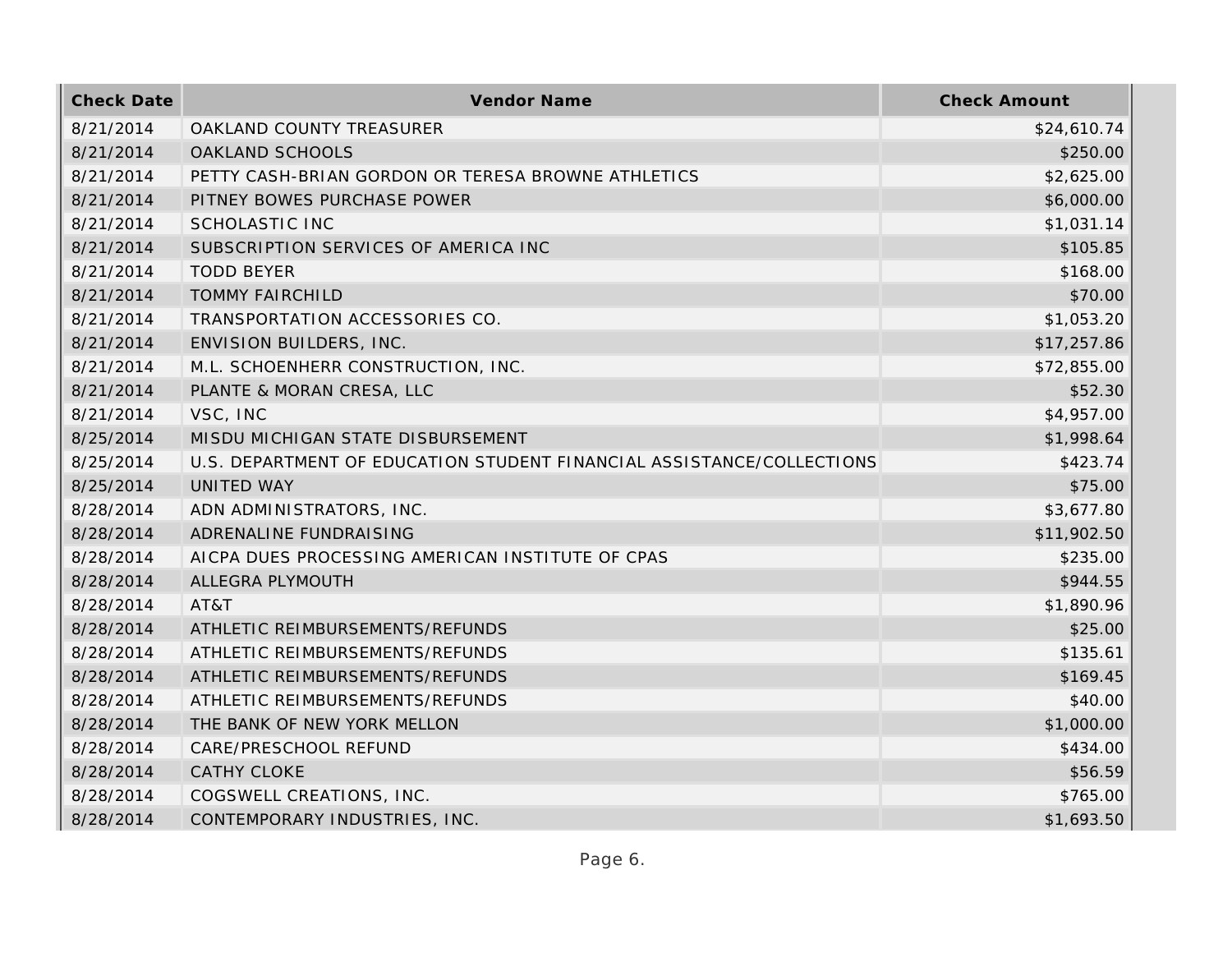| <b>Check Date</b> | Vendor Name                                                   | <b>Check Amount</b> |
|-------------------|---------------------------------------------------------------|---------------------|
| 8/28/2014         | CYNTHIA VALENTINE                                             | \$137.76            |
| 8/28/2014         | <b>DIFFERENT STROKES</b>                                      | \$3,026.85          |
| 8/28/2014         | DTE ENERGY                                                    | \$0.00              |
| 8/28/2014         | DTE ENERGY                                                    | \$8,008.11          |
| 8/28/2014         | ELIZABETH (LIBBY) CRAWFORD                                    | \$296.99            |
| 8/28/2014         | EXECUTIVE ENERGY SERVICES, LLC ATTN: ACCOUNTS RECEIVABLE      | \$400.00            |
| 8/28/2014         | FLUSHING HIGH SCHOOL                                          | \$175.00            |
| 8/28/2014         | <b>FRANK FRANKLIN</b>                                         | \$48.00             |
| 8/28/2014         | GETAWAY TOURS & CHARTERS, INC.                                | \$960.00            |
| 8/28/2014         | HIGH SCHOOL REIMBURSEMENTS/REFUNDS                            | \$1,000.00          |
| 8/28/2014         | HIGH SCHOOL REIMBURSEMENTS/REFUNDS                            | \$55.00             |
| 8/28/2014         | HIGH SCHOOL REIMBURSEMENTS/REFUNDS                            | \$55.00             |
| 8/28/2014         | <b>JENNIFER ANN COTTRILL</b>                                  | \$100.00            |
| 8/28/2014         | <b>JOHN BLACHA</b>                                            | \$1,458.00          |
| 8/28/2014         | LEARNING SCIENCES INTERNATIONAL LLC                           | \$12,000.00         |
| 8/28/2014         | LIFE INSURANCE COMPANY OF NORTH AMERICA CIGNA GROUP INSURANCE | \$18,581.22         |
| 8/28/2014         | LONGSTRETH SPORTING GOODS                                     | \$124.95            |
| 8/28/2014         | LYNNE BLOOM                                                   | \$435.68            |
| 8/28/2014         | <b>MELISSA ISRAEL</b>                                         | \$153.36            |
| 8/28/2014         | MESSA MICHIGAN EDUCATION SPECIAL SERVICES ASSOC.              | \$556,187.63        |
| 8/28/2014         | MICHIGAN NEGOTIATORS ASSOC.                                   | \$290.00            |
| 8/28/2014         | NATIONAL ASSOCIATION OF SECONDARY SCHOOL PRINCIPALS           | \$85.00             |
| 8/28/2014         | OAKLAND PROFESSIONALS FOR SCHOOL-AGE CHILD CARE OPSACC        | \$140.00            |
| 8/28/2014         | PROVIDENCE OCCUPATIONAL HEALTH PARTNERS                       | \$25.00             |
| 8/28/2014         | RYDIN DECAL                                                   | \$518.85            |
| 8/28/2014         | <b>SALLY CHANDLER</b>                                         | \$175.93            |
| 8/28/2014         | SEG WORKERS COMPENSATION FUND                                 | \$12,449.00         |
| 8/28/2014         | <b>STATE OF MICHIGAN</b>                                      | \$125.00            |
| 8/28/2014         | <b>STEVE MATTHEWS</b>                                         | \$226.02            |
| 8/28/2014         | <b>SUSAN ANDERSON</b>                                         | \$20.00             |